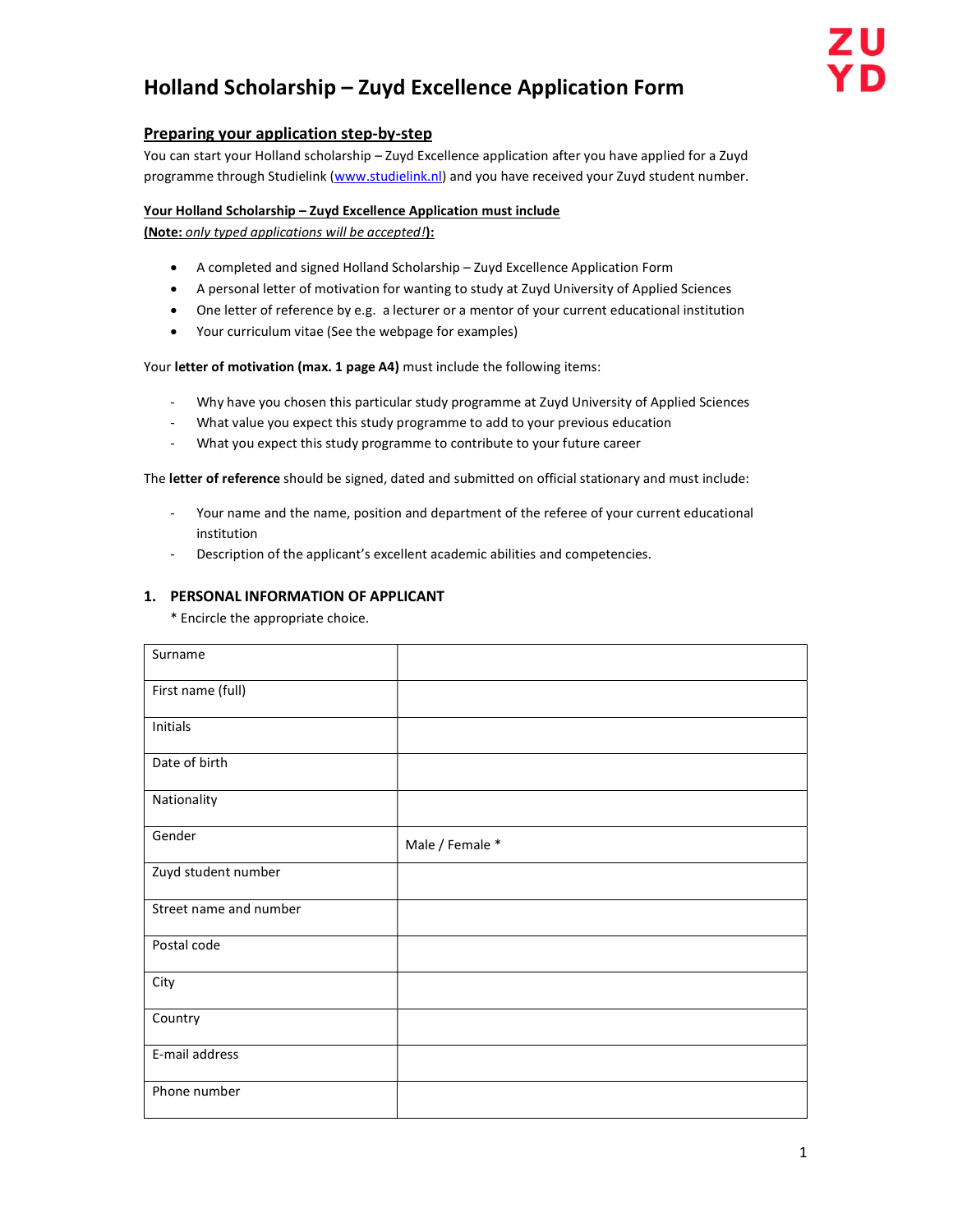## 2. DETAILS OF MOST RECENT STUDY PROGRAMME

| Name of institution      |  |
|--------------------------|--|
| Street name and number   |  |
| Postal code              |  |
| City                     |  |
| Country                  |  |
| Name of study programme  |  |
| <b>Educational level</b> |  |
| Expected graduation date |  |

#### 3. DETAILS OF STUDY PROGRAMME AT ZUYD UNIVERSITY OF APPLIED SCIENCES

| Faculty                                                        |                       |
|----------------------------------------------------------------|-----------------------|
| Study programme                                                |                       |
| <b>Educational level</b>                                       | Bachelor / Master *   |
| Starting date of course                                        |                       |
| Expected date of completion                                    |                       |
| Have you applied for admission at<br>another Dutch university? | Yes / No <sup>*</sup> |
| Have you applied for any other grants<br>or scholarships?      | Yes / No <sup>*</sup> |
| If yes, provide details of these<br>grants/scholarships        |                       |

## I hereby certify that I have written my letter of motivation and all the personal details above are true, complete and correct.

| Read and approved, |
|--------------------|
| Date:              |
| Student name:      |
| Signature:         |

#### Note:

All documents must be typed in English.

Zuyd University of Applied Sciences reserves the right to not accept and process any incomplete applications.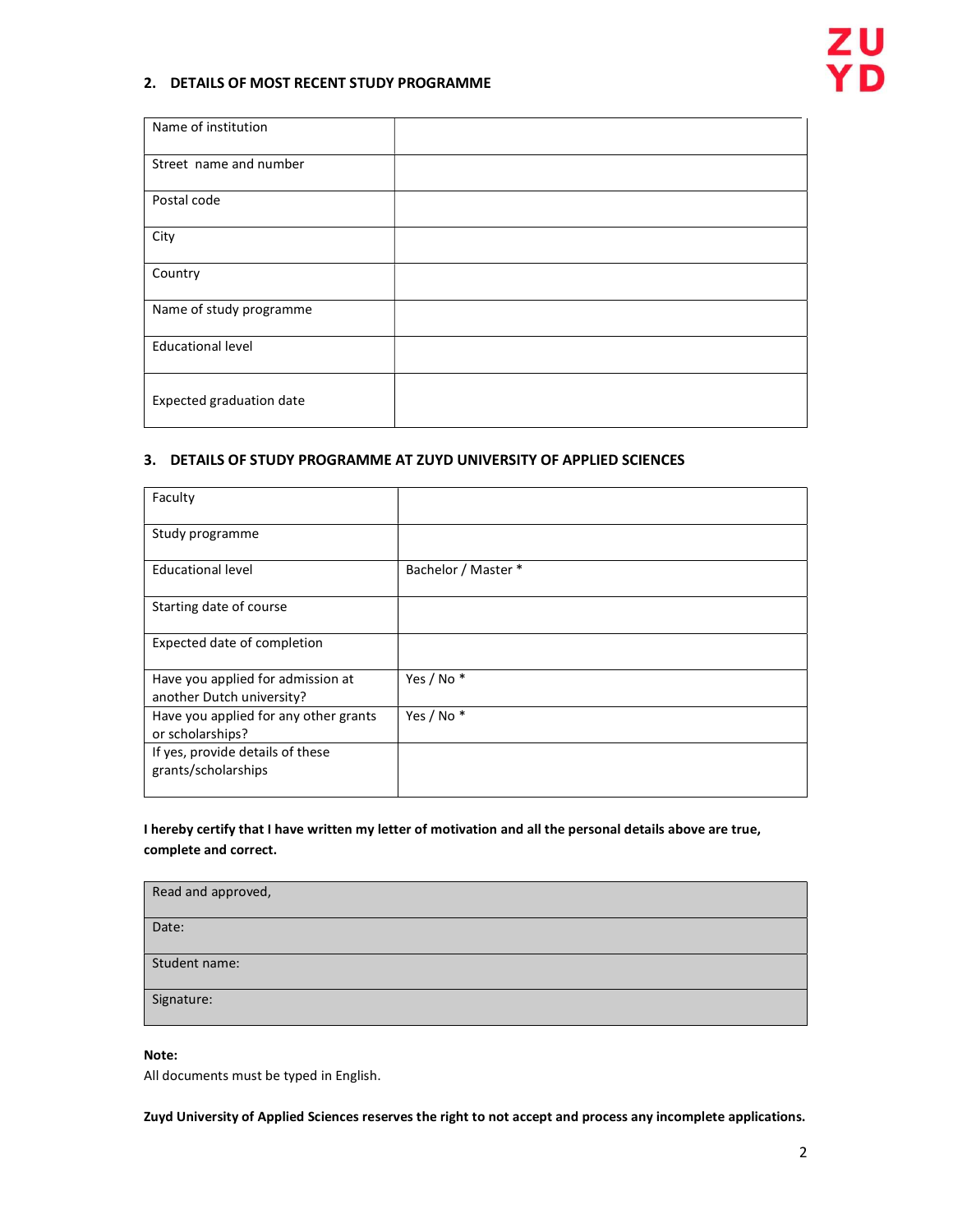## Application criteria / Who can apply?

#### If you meet the following criteria, you are eligible for a Holland Scholarship and/or Zuyd Excellence Scholarship:

- You are not a national of the EU/EEA or Switzerland.
- You are applying for a complete full-time bachelor's or master's programme 2018-2019 and have received your Zuyd student number through www.studielink.nl
- You meet the specific requirements of the programme and institution.
- The scholarships apply only to the government funded, international, fully English taught study Bachelor and Master programmes; European Studies , Hotel Management, Interdisciplinary Arts (iArts), International Business, Interior Architecture and Music Bachelor and Master).
- You are required to pay the highest institutional tuition fees.
- You live in the Netherlands during your study period.
- You have never cut short a Dutch programme without obtaining a degree.
- You can only be granted the Holland Scholarship if you have not previously obtained a degree from an education facility in the Netherlands.

## Awarding of the Holland Scholarship and/or Zuyd Excellence Scholarship

- A committee of the International Office and the concerning faculty decides on the awarding and distribution of the scholarships among the applicants. They will make their selection based on the motivation and reference letters accompanying this registration form.
- You will be notified of the scholarship awarding results by email: - before June 15<sup>th</sup>: in the case of the combination grant Holland Scholarship and Zuyd Excellence - within 6 weeks: in the case of solely the Zuyd Excellence Scholarship.
- If you are not granted a scholarship, you may deregister for the programme without any further obligations before August 31st preceding the academic year for which you have registered.
- The Holland Scholarship applies only for the first year of your study at Zuyd.
- The maximum duration of the Zuyd Excellence Scholarship is the nominal duration of the programme concerned, providing you obtain at least 45 study credits each year.

#### Please note:

The Holland Scholarship and/or Zuyd Excellence Scholarships will not be transferred to your bank account until you have fulfilled all the admission requirements in order to start your Zuyd study programme.

If you deregister prematurely, part of the scholarship that has been paid out will be reclaimed pro rata by Zuyd.

## Application deadlines

Students who apply for the Zuyd Excellence scholarship before May 1st are simultaneously applying for the Holland scholarship (combination grant) http://international.zuyd.nl/studying/getprepared/scholarships/holland-scholarship.

Holland Scholarship – Zuyd Excellence Applications received after May 1st will only be eligible for the Zuyd Excellence Scholarship. The final deadline for solely Zuyd Excellence Scholarships is December 1st.